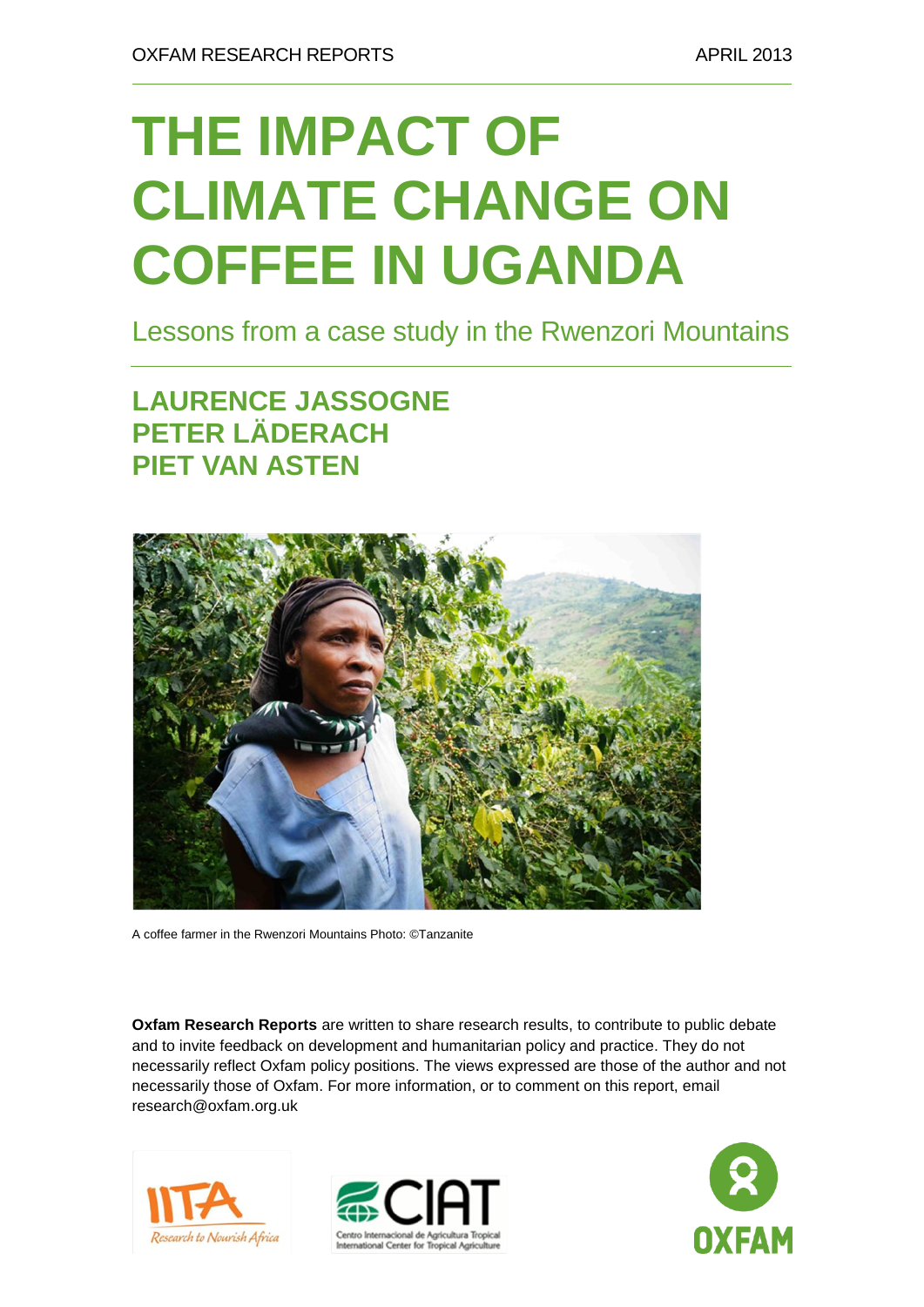### EXECUTIVE SUMMARY

Coffee is a major cash crop in Uganda accounting for about 20–30% of foreign exchange earnings. Smallholder farmers whose average farm sizes range from 0.5 to 2.5 ha produce 90% of Uganda's coffee. The livelihoods of these smallholder coffee farmers are very vulnerable and studies have shown that climate change can increase this vulnerability even further.

This project aims at understanding the potential impact of climate change on coffee-based livelihoods. We focused this study on Arabica coffee (*Coffea Arabica*), since this requires a rather cool tropical climate that is only found in high altitude areas. In Uganda, Arabica is predominantly found above 1400 m and this altitude threshold would move up hundreds of meters if temperatures rise.

First, the suitability for Arabica coffee in Uganda was mapped together with a projection of areas suitable for Arabica in 2030 and 2050. Then, a study of farmers' perceptions was carried out in Kasese (western Uganda) where farmers from two sites were interviewed individually and in groups. The sites were selected based on altitude following the climate analogues principle. The idea of a climate analogue is that you can understand the future climate and adaptation requirements of a site by moving down the slope where temperatures are higher. Travelling down the slope is then like travelling into future climates.

The climate change mapping showed that areas suitable for growing Arabica coffee will reduce drastically in the future. Future production losses induced by climate change are estimated to reach tens of millions of US\$ annually. Adaptation strategies will be necessary if coffee is still to be grown in the areas where suitability has declined. The lower altitude areas (<1300m) appear completely unsuitable in the future under the current practices (i.e., using current varieties and with limited use of water conservation and shade technologies).

Farmers in Kasese perceived that droughts were becoming longer, rainfall during the rainy season was becoming more erratic, and that the rains were shorter. This impacted the coffee at flowering stage (i.e., abortion of flowers); at the filling of the berries stage (i.e., poor filling); and therefore negatively impacted coffee yield in general. Furthermore, certain pests and diseases (e.g. leaf miners, coffee berry borers, mealy bugs, and leaf rust) seem to be increasing. Leaf rust also seems to be more present in the lower site, suggesting that its incidence will increase at higher altitudes as climate changes.

An adaptation strategy that is already locally used by farmers is adding shade in the coffee systems. Shade can reduce temperatures in the coffee canopy by up to 2°C. Shade trees or shade crops like bananas have benefits both in the long term for farmers as they help to adapt the systems to increasing temperatures. At the same time, they also give short-term benefits to farmers by providing additional food and income. For an adaptation strategy to be adopted by smallholder farmers, such short-term benefits are a prerequisite.

However, a downside is that adding shade or shade crops to a coffee system increases competition among the different plants for water, nutrients, and light. This competition needs to be managed by using good agronomic practices (e.g. integration of fertilizers and organic nutrient inputs, soil and water conservation practices) in order to adapt successfully to climate change.

We conclude with some considerations and recommendations that could be taken up by the Ugandan coffee sector in order to go some way to adapting coffee production to climate change. Without adaptation, the financial impacts on Uganda's economy as temperatures rise will mount up; and in particular, large numbers of relatively poor smallholder farmers, who very much depend on coffee for their livelihoods, will suffer disproportionate impacts and risk falling further into poverty.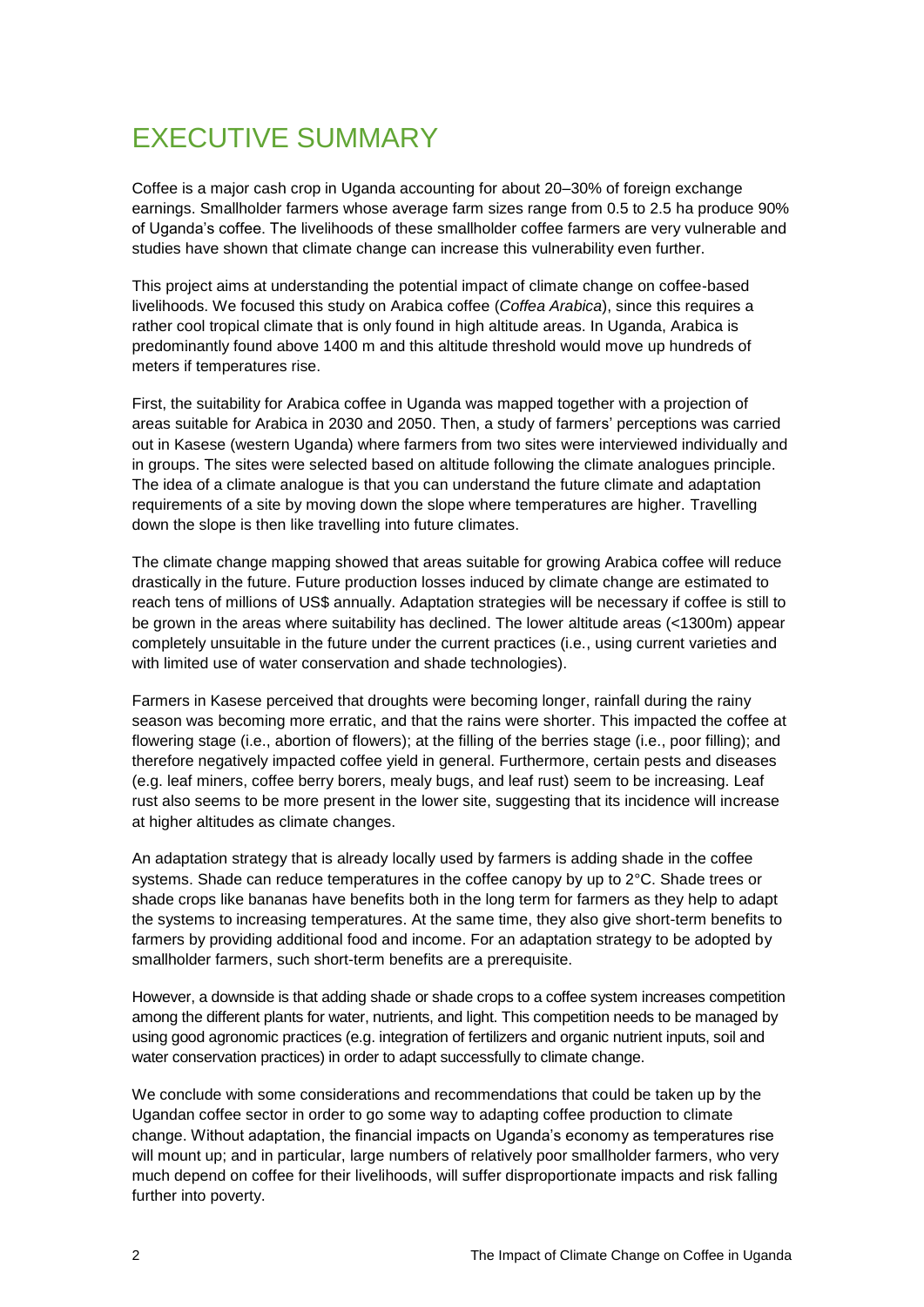## ACKNOWLEDGEMENTS

This study was funded by OXFAM in Uganda and supported and executed by IITA-Uganda.

The suitability mapping was done in collaboration with CIAT-Colombia, with thanks to Peter Läderach's research team. The collaboration between IITA and CIAT on climate change and coffee production systems received support from the CGIAR program on Climate Change, Agriculture, and Food Security (CCAFS). It is within this context that national partners from across East Africa (i.e., from Ethiopia down to Zimbabwe) contributed data needed to derive the algorithms for the Arabica coffee suitability mapping.

Contributions to the report structure and content were received with thanks from our Oxfam colleagues Anthony Wolimbwa (CAN-U), Charlie Kabanga, Marten Mylius, and John Magrath.

Oxfam further organized a critical but very constructive review of the science presented in this report by Reading University in the UK – thanks to Josh Hooker for his invaluable comments. Oxfam organized the media team from Tanzanite Visual Media to turn the key findings of this report into a short video documentary.

We would also like to acknowledge Brian McDonald and Brenda Onyutta for joining during field visits and surveys, which would make this study relevant for the general public and policy makers.

The results of this report were discussed and presented to several Uganda coffee stakeholders. Thanks to Dr Africano Kangire and his team at COREC for their contributions. We would also like to acknowledge the input from the Neumann Stiftung (HNRS) and Café Africa.

Finally, our sincere appreciation to Ibrahim Wanyama, David Mukasa, and Daniel Ikaaba from IITA for their assistance in organizing the field data collection with support from UCDA's Robert Ssekasala. We would also like to thank David Senyojo and Masereka Ezekel from HNRS' Kasese Program.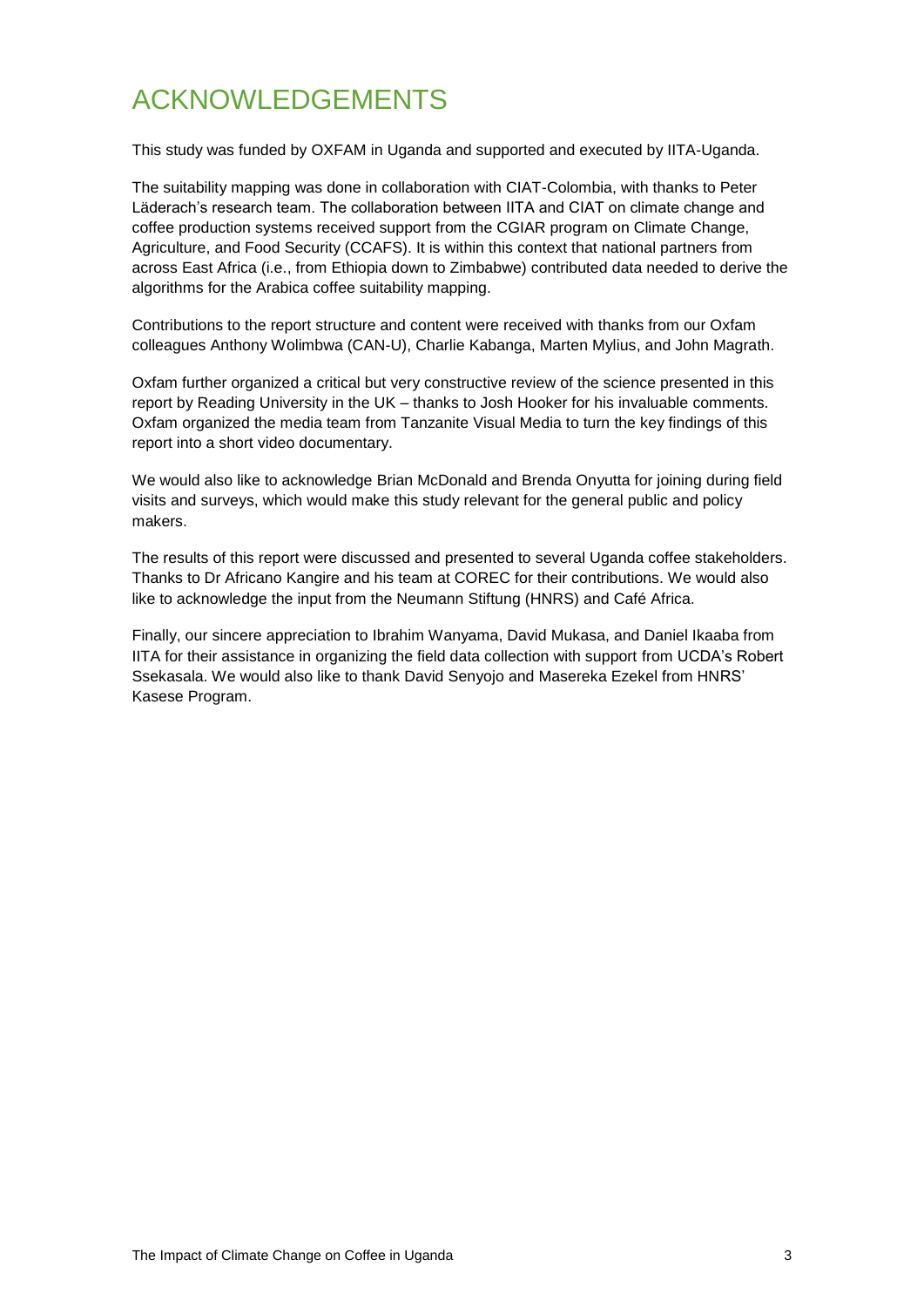## INTRODUCTION

Many studies have predicted that climate change will have a massive impact on the coffeegrowing regions of Uganda (AFCA, 2012). As coffee is Uganda's largest export product, generating approximately 20% of the foreign exchange earnings, climate change will result in a negative impact on the national economy (UCDA, 2012). The foreign exchange value of coffee in Uganda has risen from over US\$250m in 2010 to an estimated US\$480m in 2012.

Approximately 40% of the coffee export value is generated by Arabica but significant interannual variations occur depending on crop yields and price fluctuations. Next to coffee being so important for the national economy, its production also relies on smallholder farmers; a population group that has been identified as the most vulnerable to climate change (Morton, 2007).

In Uganda there are officially 500 000 smallholder coffee farmers, 90% of whose average farm size ranges from less than 0.5 ha to 2.5 ha. The coffee industry employs over 3.5 million families through coffee-related activities (UCDA, 2012).

The famine early warning systems network (FEWSNET) (2012) showed in a study on climate change in Uganda that both spring and summer rains had decreased during the past 25 years. Cropping regions in the west and northwest appeared most affected by the observed changes in climate. Furthermore, rainfall decline in the west and northwest threatened Uganda's future food production prospects. The warming temperatures could be already adversely affecting coffee production, and rapid population growth and the expansion of farming and pastoralism under a drier and warmer climate regime could dramatically increase the number of at-risk people in Uganda during the next 20 years.

The FEWSNET (2012) data indicate that farmer's perceptions are grounded in the reality of changing temperature and rainfall patterns. However, there are also differences between perceptions of climate change and climatic data, which have been studied by Osbahr et al. (2011) in southwest Uganda. It was found that although farmers perceived changes in seasonality, distribution, amount, intensity, and temperature, only temperature had a very clear signal in the climate record.

The climate record agreed to a lesser extent with farmers' views that the first rainy season (between March and May) had become more variable and less reliable than the second season (between September and December). This is in accordance with a climate study in Uganda by Mubiru et al. (2012), which showed that the onset of rains in the March–May season were delayed for as many as 30 days (with rains starting currently in mid-April). However, the timing of rainfall cessation had more or less stayed the same, regardless of the time of onset of rainfall.

Consequently, even when rains started late, withdrawal was timely, making the growing season shorter. In contrast, onset and cessation of the October–December season were less variable within stations and more uniformly distributed at most locations. At stations experiencing a unimodal rainfall regime, the average onset of rains was also quite stable.

On a monthly scale, there seemed to be a decreasing trend in the number of rainy days during the critical months of crop growth in the March–May season, making crops grown in this season prone to climatic risks; hence, in need of adaptation measures. The average daily maximum and minimum temperature trends revealed an increase in temperature over the 50-year period. However, the lower limits of the ranges of the daily maximum and minimum temperatures were increasing faster than the upper limits. So, day and night temperatures were becoming warmer overall.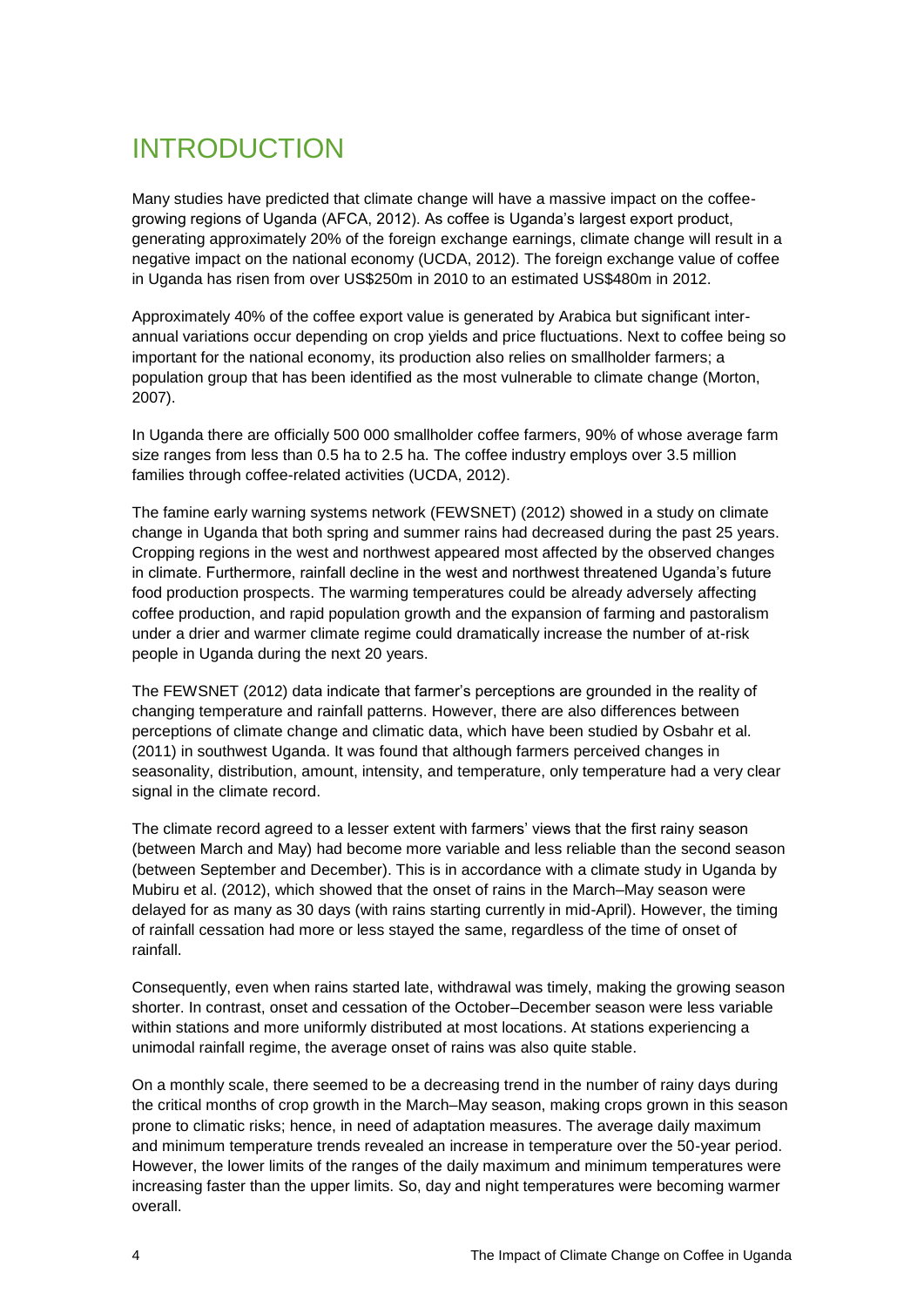Broadly, for coffee, if temperatures increase, areas suitable for coffee will be higher up in the landscape (Figure 1). This means that due to climate change, some areas will become more suitable for coffee; others will undergo a reduction of suitability; while much of the area becomes unsuitable (Läderach et al., 2011). Unfortunately, the areas that will become more suitable for coffee will compete with other crops or national nature reserves. In areas where the suitability for coffee will reduce, adaptation strategies will need to be undertaken in order to sustain its production.



#### **Figure 1: Possible changes in land use and crops induced by climate change**

In this study, the current suitability for Arabica coffee in Uganda is analyzed first, together with future suitability under climate change. After this, a case study on coffee production and the impact of climate change in the Rwenzori Mountains (Kasese) is presented. The results of this study are compared with other studies on climate change and coffee in Uganda and East Africa. Also, opportunities and constraints around local adaptation strategies are discussed. The report ends with conclusions and recommendations.

### SUITABILITY OF ARABICA IN UGANDA

In Uganda, Arabica is grown in the highland areas on the slopes of Mount Elgon in the east; and Mt. Rwenzori and Mt. Muhabura in the southwestern and northwestern regions, respectively.

The current suitability of Arabica coffee in Uganda, together with suitability changes in the future (2030 and 2050) is shown in Figure 2 (adapted from Läderach and van Asten, 2012). The methodology is briefly explained in this section, although a more detailed description of the methodology can be found in Läderach et al. (2011).

The current climate was estimated using historical climate data from the WorldClim database (www.worldclim.org). WorldClim data were generated at a 30 arc-second spatial resolution (1 km) through an interpolation algorithm using long-term average monthly climate data from weather stations. The WorldClim database also includes 19 bioclimatic variables that are derived from monthly temperature and rainfall values to generate more biologically meaningful variables.

The future climate was estimated using the results of 21 global climate models (GCMs) developed by the Intergovernmental Panel on Climate Change (IPCC), data of which are partially available through the IPCC website [\(www.ipcc-data.org.ch\)](http://www.ipcc-data.org.ch/). The IPCC scenario SRES-A2a (business as usual) was used. Future suitability predictions were then assessed through each of the GCM models via the software MAXENT and two measurements of uncertainty were computed: (1) the agreement among models calculated as percentage of models predicting changes in the same direction as the average of all models at a given location; and (2) the coefficient of variation (CV) among models.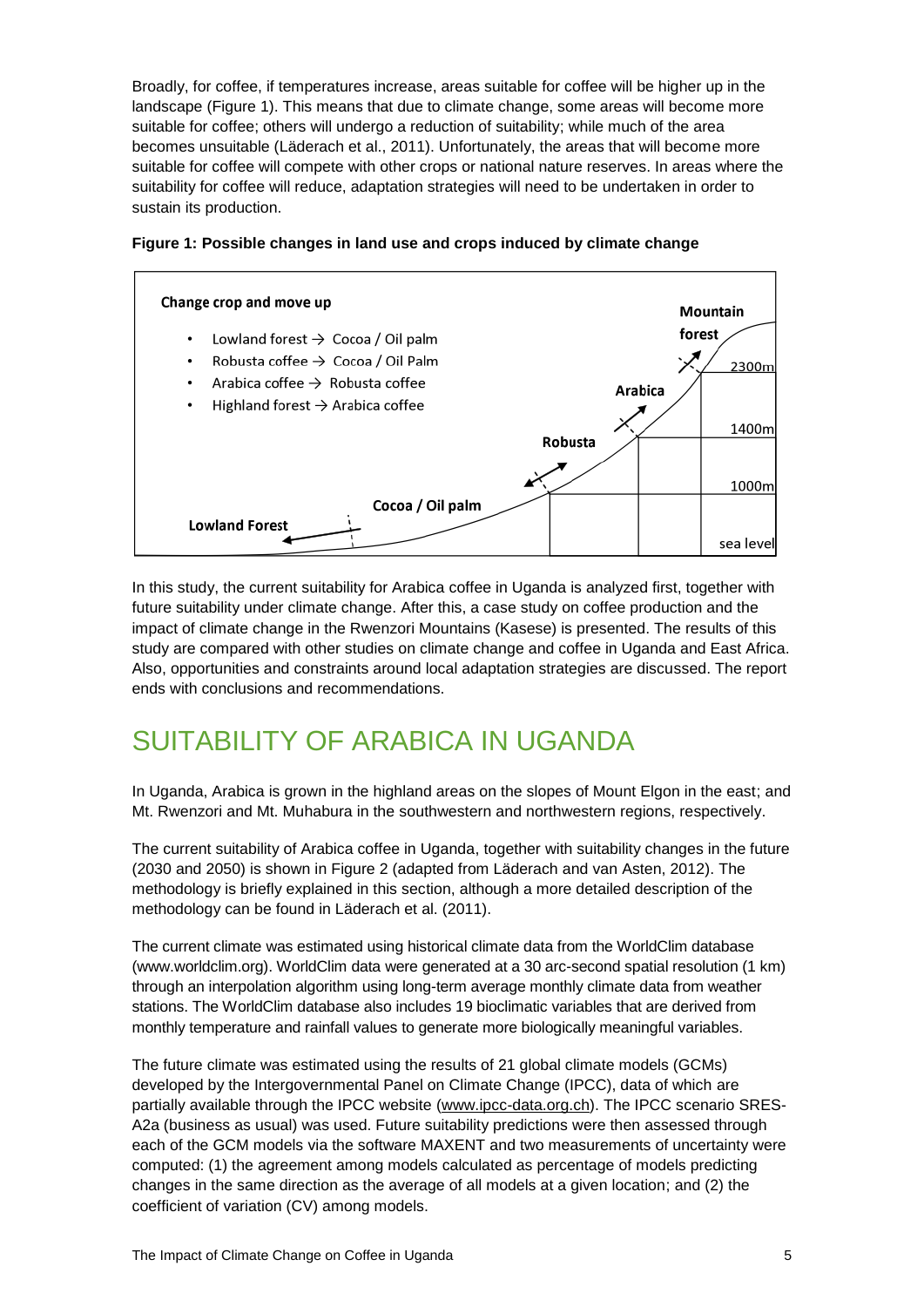Maximum entropy (MAXENT) is a general-purpose method for making predictions or inferences from incomplete information. This method was used to estimate the suitability of Arabica coffee in Uganda. The idea is to estimate a target probability distribution by finding the probability distribution of maximum entropy, subject to a set of constraints that represent (ones) incomplete information about the target distribution. The information available about the target distribution often presents itself as a set of real-valued variables, called features, and the constraints are that the expected value of each feature should match its empirical average (average value for a set of sample points taken from the target distribution).

Figure 2 was made by CIAT and IITA, with support from national partners in seven countries, using coordinates of coffee farms from all East Africa (Läderach and van Asten, 2012). Figure 3 focuses on the area of interest for this study, the Rwenzori Mountains. Figures 2 and 3 illustrate that if the same coffee production systems are kept with the same coffee varieties (this means that nothing changes and coffee production systems stay the way they are currently), then the areas suitable for Arabica coffee will drastically change and become less suitable. The green (more suitable) areas in the figure become smaller when looking at 2030 and 2050 compared with the map showing current suitability. The yellow, orange and red (less suitable) areas increase.

Smallholder coffee farmers are vulnerable because of various constraints negatively affecting their livelihoods (i.e., increasing pests and disease pressure, decreasing soil fertility, poor agronomic practices, postharvest challenges, poor market information and access, gender imbalances, poor extension services and challenges at institutional level). There is increasing consensus that to be undertaken, and to be successful, adaptation strategies need to address those challenges (e.g. improving food security of producers in the short term). Adaptation strategies are best based on indigenous knowledge and practices (FAO, 2008).



#### **Figure 2: Predicted (according to MAXENT) suitability for coffee production in Arabica coffee-producing area in Uganda today, in 2030, and in 2050**

The coefficient of variation (CV) and measure of agreement (ME) is shown for the study area with the points (black dots) representing the sampled *Coffea Arabica* farms (large map); adapted from Läderach and van Asten (2012).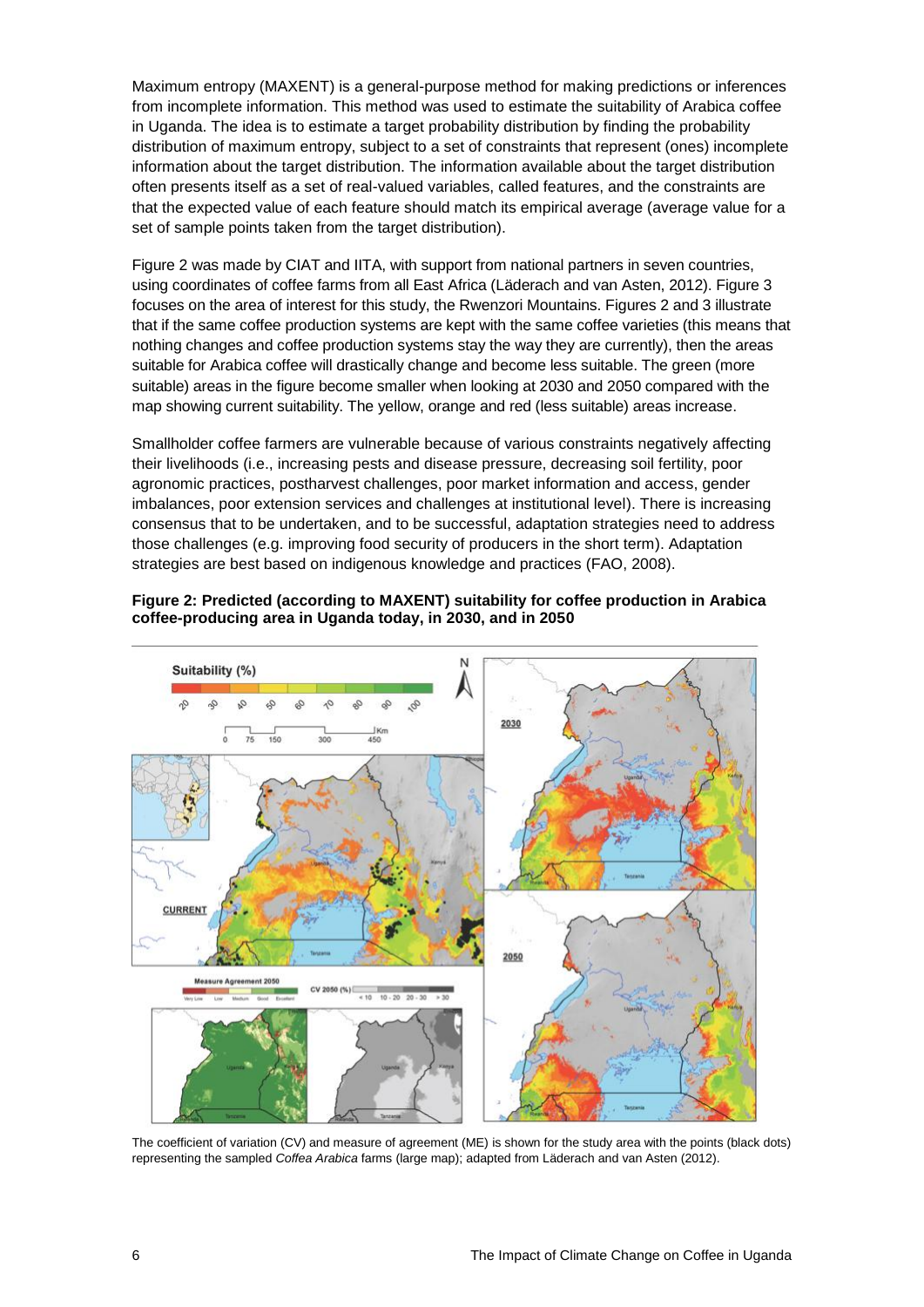



The coefficient of variation (CV) and measure of agreement (ME) for the study area with the points (black dots) representing the sampled *Coffea Arabica* farms (large map).

### CLIMATE CHANGE AND COFFEE PRODUCTION

Predictions show that climate change will have an impact on the suitability of Arabica coffee in Uganda. Studies have shown that smallholder farmers are already adapting their system to climate change locally. A field survey was done in order to characterize the existing coffee systems and examine the coping mechanisms smallholder farmers use.

First, two participatory rural appraisals (PRA) were organized to select farmers at high altitude and low altitude. During these PRAs, general questions were asked about the coffee systems of the area and the influence of climate. This helped in setting up a general characterization of the coffee systems in the region. The site at high altitude was Kithoma and the PRA was attended by 41 participants (32 men and 9 women). The site at low altitude was Maliba and 38 participants (25 men and 13 women) attended the PRA. The farmers were then asked to rank the most important cash crops and food crops. In both locations, coffee was ranked as the most important cash crop. In Kithoma and Maliba, cassava and banana were the most important food crops, respectively (Table 1).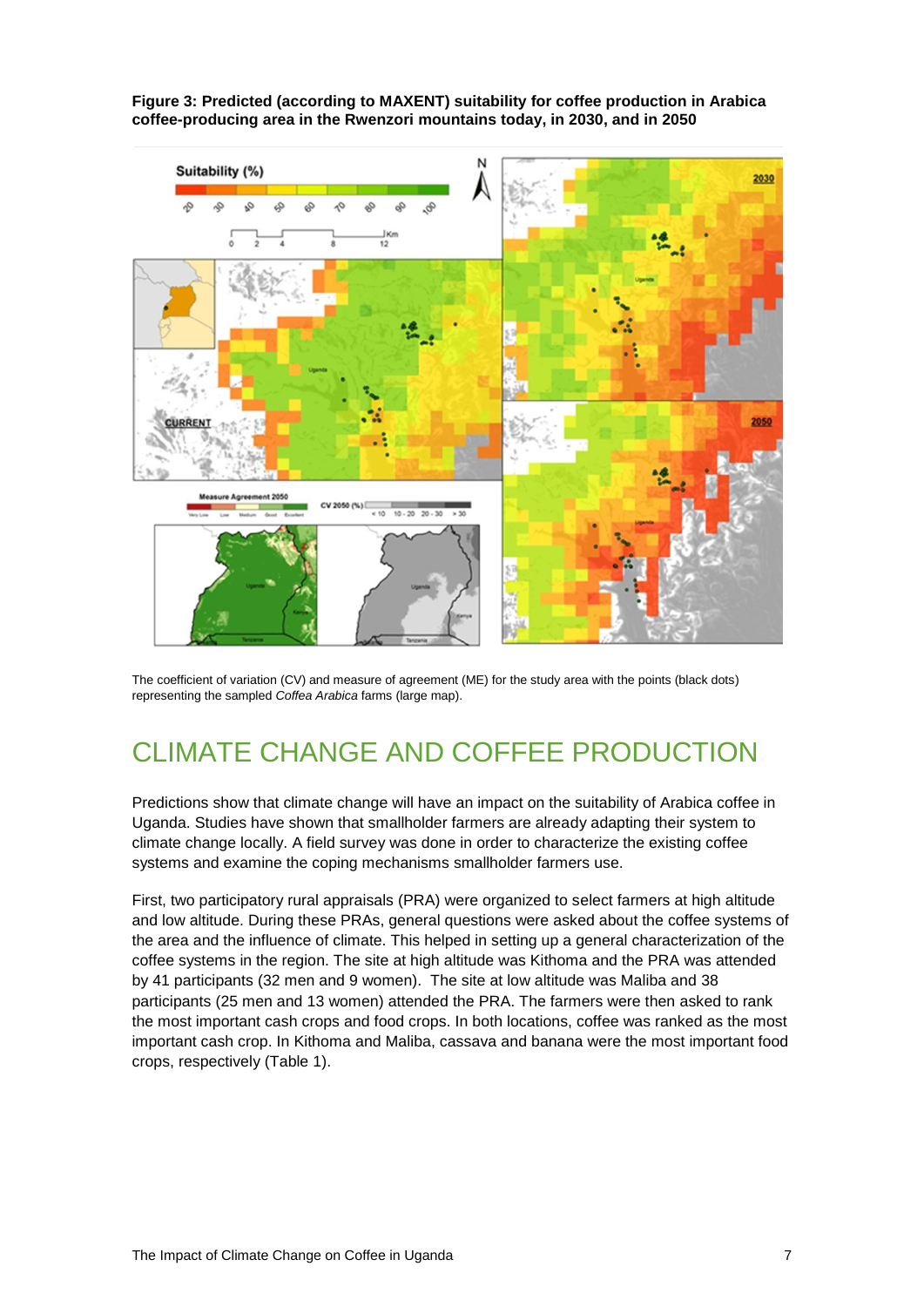| Maliba - lower site |                   | Kithoma - higher altitude |                   |  |
|---------------------|-------------------|---------------------------|-------------------|--|
| Cash                | Food              | Cash                      | Food              |  |
| 1. Coffee           | 1. Banana         | 1. Coffee                 | 1. Cassava        |  |
| 2. Cotton           | 2. Beans          | 2. Cotton - low areas     | 2. Beans          |  |
| 3. Banana           | 3. Cassava        | 3. Beans                  | 3. Banana         |  |
| 4. Cassava          | 4. Sweet potatoes | 4. Maize                  | 4. Maize          |  |
| 5. Beans            | 5. Groundnuts     | 5. Cassava                | 5. Irish potatoes |  |

**Table 1: Ranking of most important cash and food crops in the selected lower altitude site and higher altitude site in the Rwenzori region**

Farmers explained during the group discussions that in both locations, coffee had been the most important cash crop for the past 10 years, even if prices for coffee in the past were lower than the current price. In Maliba, people used to eat a lot of cocoyam in the past. However, yams require swamp areas to grow, which have slowly dried out or have been turned into national parks. Furthermore, swamps are now being more used to grow trees (Eucalyptus).

Today, farmers grow more fruit trees than in the past. Farmers explained that volumes of harvested crops have reduced in the last few years. Before, there used to be enough surplus for selling on the market but now, almost nothing is left for sale. In Kithoma, beans used to be more important than cassava because they were promoted by a seed company. Now, cassava is more important but is being threatened by the brown streak virus.

After the two PRA's, individual interviews were organized for 54 farmers. They were asked about their household situation, coffee production system with existing opportunities, and constraints about the climate. In the end, 23 farmers living above 1400m were interviewed and were defined as the high altitude farmers while 31 farmers interviewed below 1400 m were defined as the low altitude farmers.

Climate change could affect Arabica coffee production directly and indirectly; directly because climate affects the flowering of coffee and the bean filling, and indirectly due to the appearance or increasing incidence of certain pests and diseases (while others disappear or decrease).

Farmers interviewed explained that seasonal changes have occurred over the past decade. Last year (2011) had an exceptional prolonged dry season. Most farmers explained that there were less rains during the wet season compared with the past but rains were heavier, creating mudslides. Table 2 summarizes climatic changes perceived by farmers. It should be noted that perceptions could be influenced by what happened last year, when all farmers endured a prolonged dry season that made most crops collapse.

**Table 2: Summary of climatic changes perceived by farmers at above and below 1400m altitude**

| <b>Perceived climatic change</b> | Above 1400 m | <b>Below 1400 m</b> |
|----------------------------------|--------------|---------------------|
| Prolonged drought                | 97%          | 94%                 |
| Heavier rains                    | 4%           | 39%                 |
| Rains not well distributed       | 57%          | 81%                 |
| Less rains in wet season         | 74%          | 68%                 |

Arabica needs distinct dry and wet seasons. After the dry season, during the first rains, flowering occurs. When rains are not well distributed throughout the season, flowering can happen continuously. If that happens, farmers have to harvest coffee throughout the year and not at distinct periods. After flowering, bean filling can be affected negatively by too much sunshine. This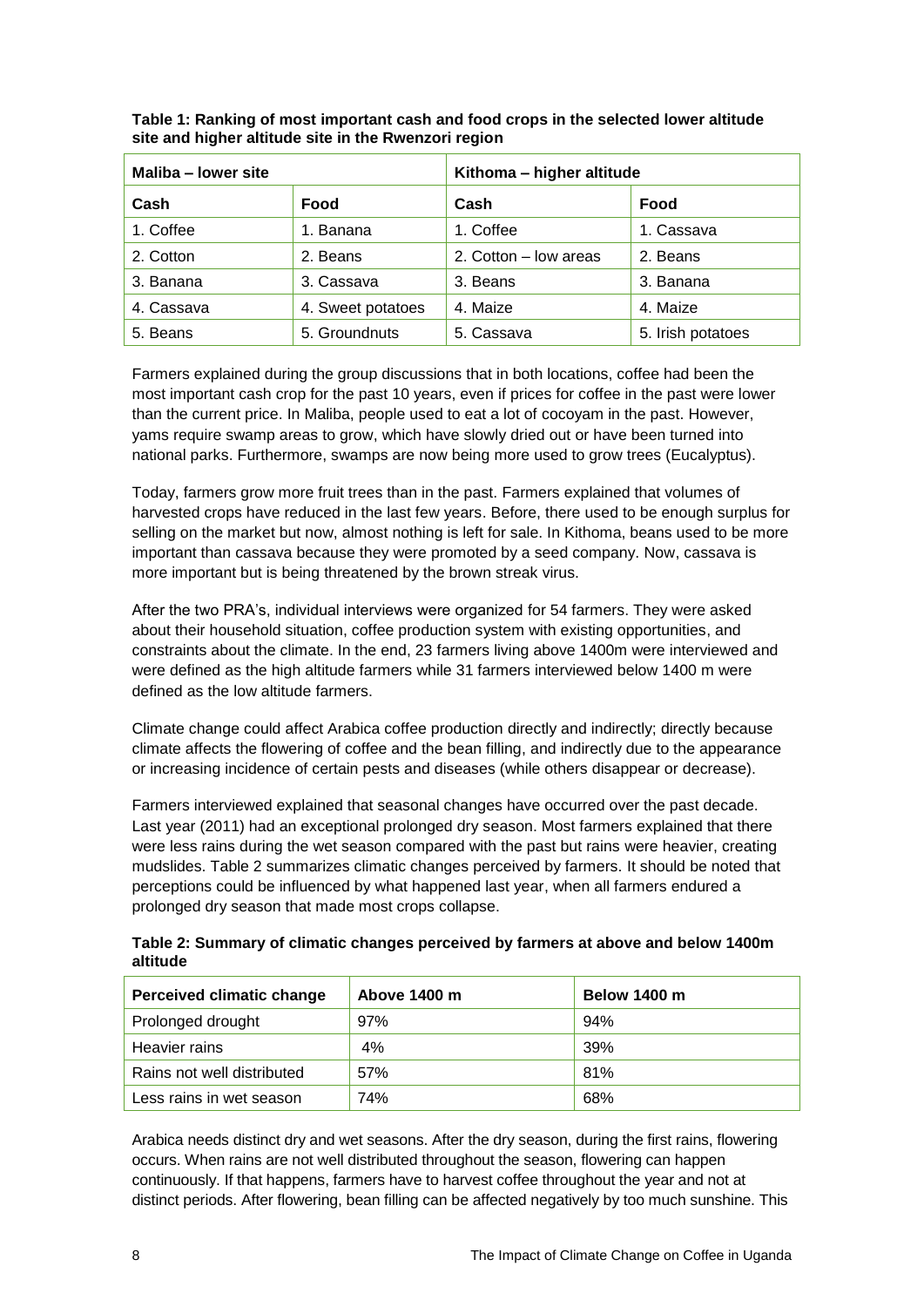will lead to cherries that are of low weight; hence, low quality. This will also affect the labor burden of the coffee farmers and the quality of coffee as farmers will not take the time all year round to pick only red cherries. The perceived impact of climate on coffee is described in Table 3.

| Impact on coffee<br>production | Above 1400 m | <b>Below 1400 m</b> |
|--------------------------------|--------------|---------------------|
| Affects bean filling           | 49%          | 29%                 |
| Affects flowering              | 26%          | 52%                 |
| Decreases yields in general    | 23%          | 19%                 |

**Table 3: Direct impact of changing climate on coffee production as perceived by farmers**

All but one of the farmers interviewed dry-processed their harvested coffee. This meant that they dried their coffee on the farm and brought it to the milling factory before selling it. Two farmers wet-processed part of their harvested coffee. About 55% of the farmers wanted to wetprocess their coffee but did not have the facilities and tools to do this. One farmer who wetprocessed some of his coffee explained that he would have liked to switch from dry processing to wet processing because the prices of parchment were much higher. However, this would only be possible if the coffee ripened at the same time, which seems to be the opposite of what would happen with climate change.

Next to the direct effect of climate on coffee, the incidence and severity of certain pests and diseases will also be affected by climate change. Figure 4 describes the proportion of farmers having to cope with certain pests and diseases.

**Figure 4: Proportion of surveyed farms with presence of certain coffee pest or disease; farms were divided in a group above and a group below 1400 m altitude**



The four most prevalent pests above 1400 m in the surveyed farms are leaf miners, coffee berry borer, mealy bugs, and skeletonizers while those below 1400 m are coffee berry borers, leaf miners, leaf rust, and mealy bugs. Figures 5 and 6 show the incidence (% of plants affected in the plot), severity (impact on yield of affected plant), and seasonality and trend of the four most prevalent pests and diseases above and below 1400m from the surveyed farms.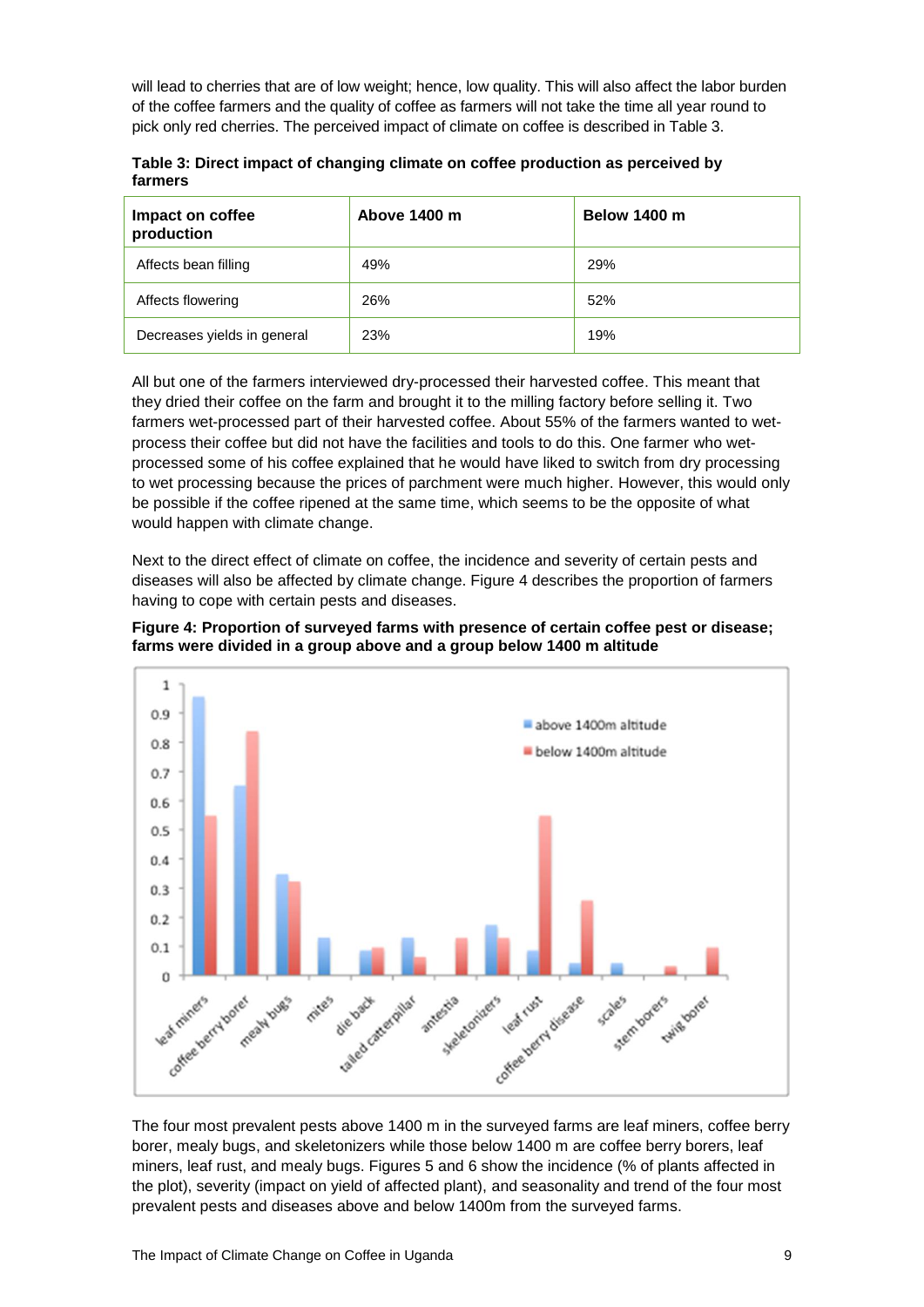Farmers associated the incidence of leaf miners with drought. Although a national survey led by IITA, together with the National Agricultural Research Organization (NARO) and the Wageningen University and Research Centre (WUR), showed a decrease of the incidence of leaf miners with altitude, our study showed that leaf miners were more present at higher altitude in the surveyed farms in Kasese. Leaf skeletonizers were also found at lower altitudes in the national survey.



#### **Figure 5: Incidence, severity, seasonality, and trend of leaf miners, coffee berry borer, mealy bugs, and skeletonizers at plot level in the surveyed farms above 1400m**



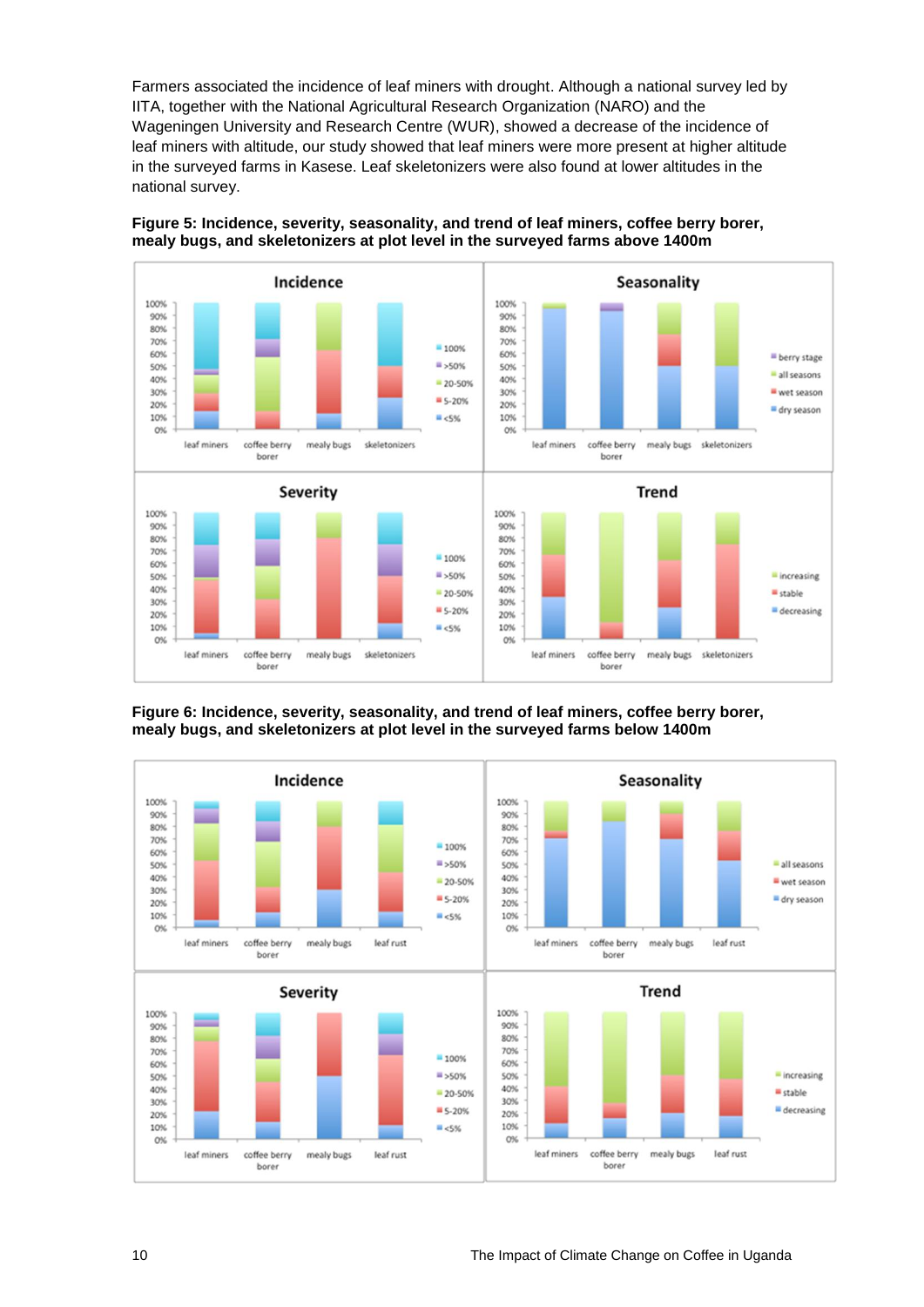During the surveys, farmers above and below 1400 m explained that coffee berry borer only appeared a few years ago and that it was becoming worse. This is in accordance with a study done by Jaramillo et al. (2009), which finds that the incidence and severity of coffee berry borer will increase in East Africa.

The size of coffee farms in our survey varied enormously. The 'average' size of coffee farm in our survey was 1.87 ha above 1400 m and 1.96 below 1400 m. However, this was within a range of +- 1.25 ha and 1.33 ha respectively. The average size of the coffee plots was measured with a GPS and was 0.29±0.15 ha above 1400 m and 0.23±0.16 ha below 1400 m. About 57% of the farmers had only one coffee plot, while 21% owned two coffee plots. The maximum amount of coffee plots a farmer owned was four (by two farmers only).

The reported average yield by farmers also varied hugely. The reported average yield above 1400 m was 897 kg/ha but within a range of 335 kg/ha plus or minus. Similarly the average yield below 1400 m was 932 kg/ha but within a range of +- 516 kg/ha. These figures are in the same range as with another survey done by IITA in the region. The high standard deviation shows that yields are highly variable between farms.

We asked the farmers the four most limiting factors for coffee production (Table 4). Taking into account the ranking of all limiting factors, drought was the most cited one. The most cited first limiting factor was 'poor agronomic practices'.

| Ranking | <b>Perceived limiting factor</b> |
|---------|----------------------------------|
|         | Drought                          |
| 2       | Poor agronomic practices         |
| 3       | Pests and diseases               |
|         | Declining soil fertility         |
| 5       | Old trees                        |

**Table 4: Perceived yield constraints for coffee production**

As shown in Table 4, drought is the dominant constraint perceived by farmers. This is particularly understandable as farmers endured a prolonged drought last cropping season. Farmers also put emphasis on good management practices, and pests and diseases. As explained earlier, pest and disease incidence and severity have been changing in recent years. However, we cannot state from our data to what extent this might be due to climate change.

### THE ECONOMICS

At the time of the survey (June 2012), farmers sold their coffee in different forms depending on the urgency at which money was needed. Most farmers dry-processed their coffee, which means that for 1 kg of FAQ (fair average coffee) after milling, the average price would be 7480shs, although the price varied widely between 10500shs and 5000shs. FAQ is clean coffee, and essentially means that the coffee will be representative of the average quality of the crop but there is no defined standard for this.

Two farmers wet-processed their coffee and would get a higher price of 9000–9500shs per kg. Because it takes some time between harvesting and selling the coffee as FAQ, some farmers prefer to sell the coffee as *kiboko*, which is a less processed form of coffee that is only dried; or sell it even as red cherries, or as flowers. For *kiboko*, the average price per kg would be 4000shs (3500–6000shs) and for 1kg of red cherries, 650shs (450–900shs). The prices for coffee are also highly variable within the season. Although interviewed farmers used *kiboko* for naturally dried Arabica, the official name is *drugar*.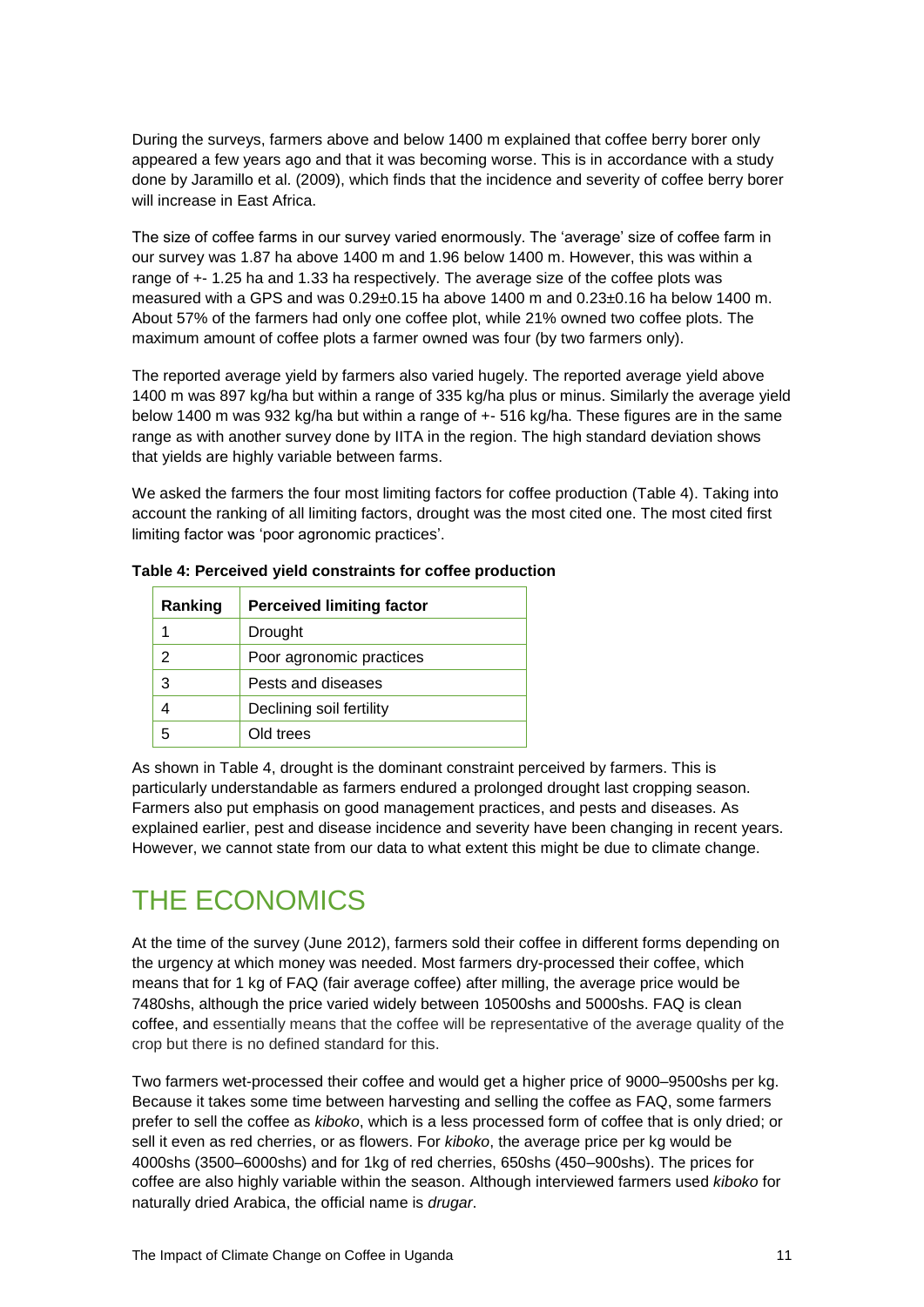Farmers were asked what the yield would be in a good year and a bad year. On the average, yields in a good year were three times as high as yields in a bad year. Some individual farmers could also have yields five times higher in a good year compared with a bad year. When asked what would cause a good year for coffee, the farmers replied well-balanced wet and dry seasons, and good management practices. On the other hand, farmers cited prolonged dry season, bad management practices, and presence of pests and diseases as main reasons for having bad years.

The high variability of the yield among the farmers suggests that some farmers in the same agro-ecological conditions can obtain much higher yields than others. Understanding why some farmers get higher yields would help develop simple techniques and technologies to improve the coffee yield of smallholder farmers more generally.

The income generated by coffee was mostly used for children's education, medical expenses, and for the usual household needs. Because income is directed in these ways, and because of low and variable prices for their coffee, most farmers do not have enough capital to reinvest in their coffee production; and if they do re-invest, then it would be in casual labor for weeding and harvesting. Only one of the surveyed farmers invested in fertilizer; none of the other farmers would invest in inputs.

# ADAPTATION TECHNOLOGIES

There is a variety of smallholder coffee systems in Uganda and each of these systems is adapted to the livelihood of the smallholder farmer; at least, to the best of his or her possibilities and priorities. Without climate change, smallholder coffee farmers are already vulnerable due to a lack of capital, declining soil fertility, and increasing pests and diseases. Climate change only adds to the pressure a smallholder farmer already feels. Even though several studies have shown that climate change is already happening – as explained in the introduction – a smallholder farmer is very unlikely to adopt any adaptation strategy or technology unless it has a short-term positive impact on his or her livelihood.

Smallholder coffee farmers are generally very vulnerable and try to survive from day-to-day. Investments that only pay off in the further future (>1 yr) are, therefore, of little or no interest to smallholders who struggle with cash flow problems on a daily basis.

Adding shade to a coffee garden is, however, an adaptation strategy that some farmers are already applying. Shade trees can reduce temperatures in the coffee canopy by 2–3°C (Vaast el al., 2006) and can even buffer high and low temperature extremes by up to 5°C. Furthermore, shading decreases evapotranspiration compared with coffee growing in full sun. From the PRAs, 55% of the farmers in Maliba and 57% of the farmers in Kithoma were using shade trees in their coffee gardens. Of the 54 farmers who were interviewed individually, 93% had shade in their coffee garden. The intensity of shade was estimated during the survey and can be found in Table 5 for farms above and below 1400m.

| <b>Shade intensity</b> | Above 1400m | Below 1400m |
|------------------------|-------------|-------------|
| ≤ 10%                  | 53%         | 65 %        |
| 10–40 %                | 40 %        | 10%         |
| $\geq 40 \%$           | 7%          | 25 %        |

| Table 5: Proportion of shaded farms with low, medium, and high shade intensity |  |  |
|--------------------------------------------------------------------------------|--|--|
|                                                                                |  |  |
|                                                                                |  |  |

The type of shade tree was also recorded and their incidence is illustrated in Figure 6. A lot of farmers explained that some trees were already in the plot before they planted coffee, or the trees would grow by themselves probably due to household residues. When farmers plant a tree deliberately, the tree would be for a definite purpose other than shade (e.g. fruit trees or timber trees). Nonetheless, most farmers agreed that shade has a positive impact on coffee.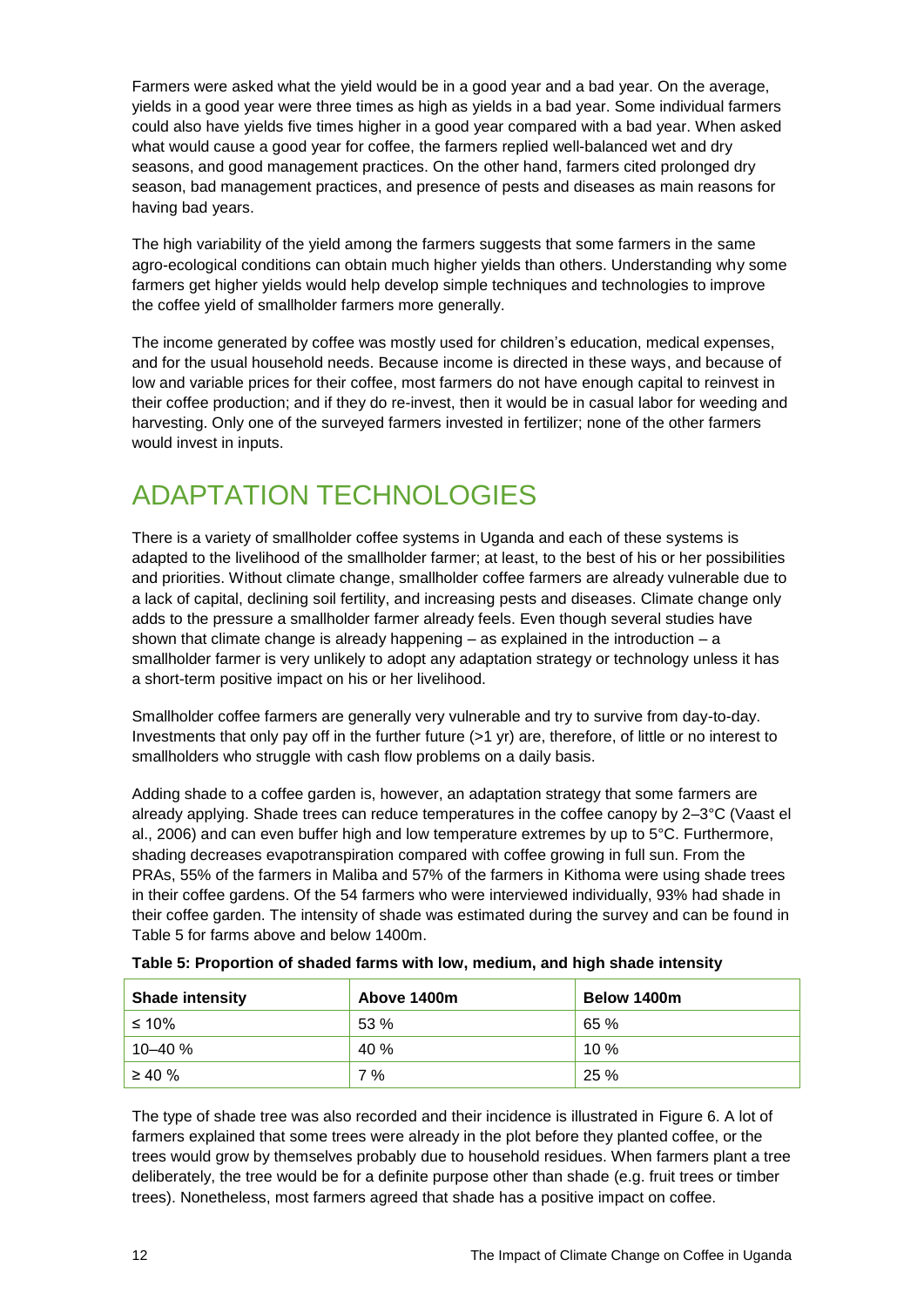

#### **Figure 6: Proportion of incidence of shade trees in the shaded coffee farms**

The farmers explained the benefits and limitations of shade trees in their coffee systems (Table 6). Farmers also explained that certain shade trees were less interesting for growing with coffee than others. For example, farmers explained that Ficus is a very good shade tree while Acacia is not because it competes a lot for water. These findings are in line with other (unpublished) studies in the region that confirm that coffee performs well under Ficus.

|     | <b>Benefits</b>                     |     | <b>Constraints</b>               |     |
|-----|-------------------------------------|-----|----------------------------------|-----|
| 1.  | Shade is good for coffee            | 65% | Competition                      | 32% |
| 2.  | Fruits from fruit trees for eating  | 58% | Falling branches damaging coffee | 14% |
| 3.  | Nutrient cycling                    | 54% | Hosts pests                      | 7%  |
| 4.  | Fruits from fruit trees for selling | 40% | Compacts soils                   | 4%  |
| 5.  | Trees for fire wood                 | 39% |                                  |     |
| 6.  | Mulching                            | 23% |                                  |     |
| 7.  | Wind breakers                       | 19% |                                  |     |
| 8.  | Wood for timber                     | 7%  |                                  |     |
| 9.  | Bigger beans for better quality     | 7%  |                                  |     |
| 10. | Fodder                              | 2%  |                                  |     |

**Table 6: Benefits and constraints of shading in coffee systems and percentage citation** 

Farmers also intercrop their coffee with banana or annuals. Only 19% of the farmers did not practice intercropping and only had shade trees in their coffee plots. Banana is the most common crop grown with coffee. Farmers intercrop with banana because this system provides food and cash from the same piece of land. At the same time, bananas provide shade and *insitu* mulch.

When farmers manage one of the crops, the other crops also benefit. This increases labor use efficiency. This was also shown in a study by Jassogne et al. (2012). Some farmers used to intercrop coffee and banana but the banana got wiped out either due to competition for water and nutrients, or because of banana bacterial wilt. Farmers also grow beans with coffee. They recognize that when coffee is interplanted with beans, it benefits from the improved soil fertility thanks to N-fixation. However, some farmers explained that if the coffee was too densely planted, and that the canopy was becoming too thick, then intercropping with annuals would not be possible because of lack of light.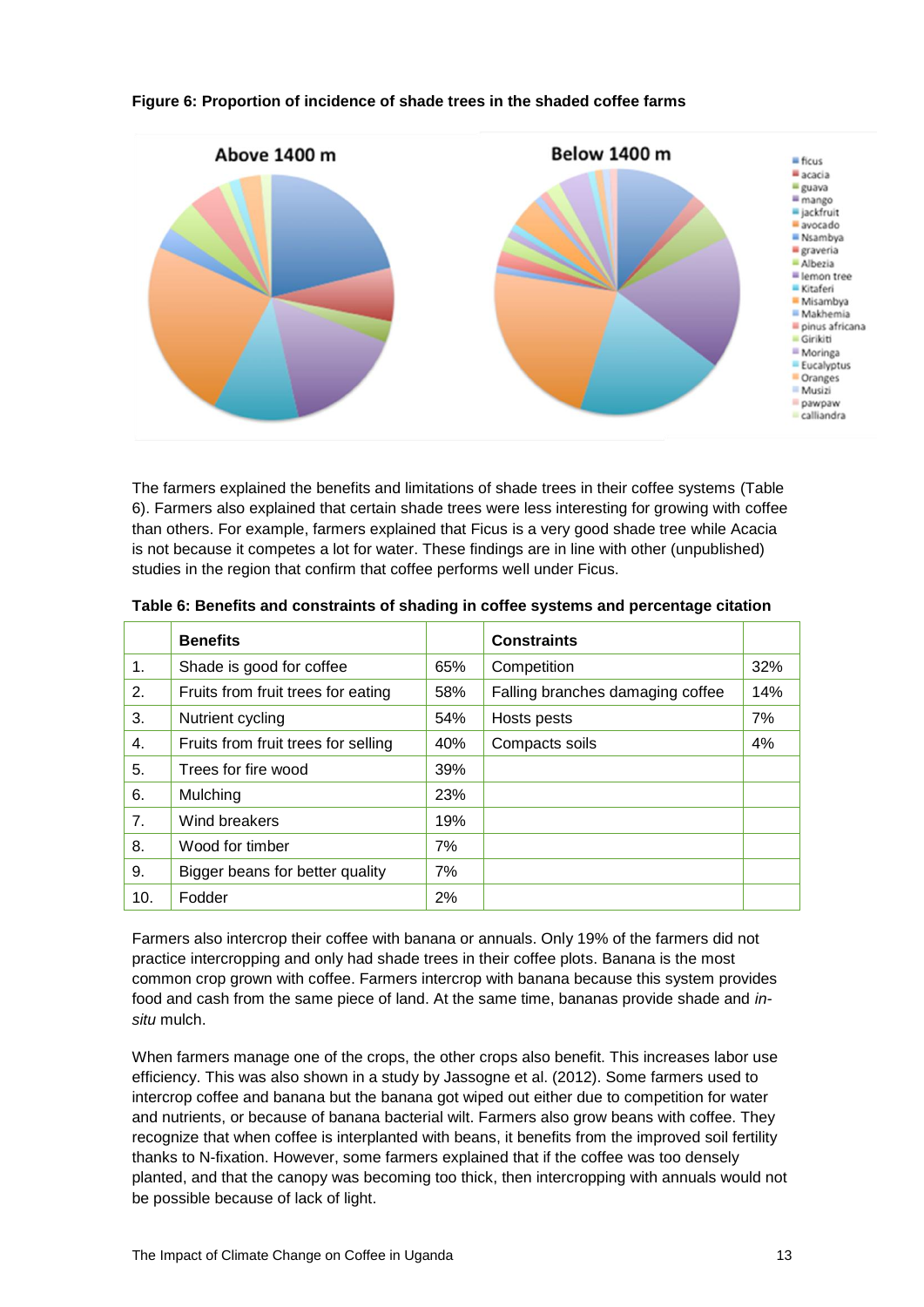The most important reason for farmers to intercrop annuals with coffee was food security. Most of the time, crops that deliver a large amount of cash would be managed by the husband, while food crops would often be decided by the wife. For example, when coffee and banana are interplanted, the husband would often have decided on this system. When beans were grown in between the coffee plants, or pumpkin, then the wife would often have decided.

The relation between plot level functions and coffee systems are illustrated in Figure 7. It is clear that diversified systems offer the lower risks with highest food and income diversification while monocropped coffee systems can offer the highest yields, if well managed.





Light colour = low  $\rightarrow$  dark colour = high

Good management practices that reduce soil erosion (e.g. cover crops and contour bunds) and increase water retention (mulching, shade) will further help adapt to climate change and retain the more fertile topsoil.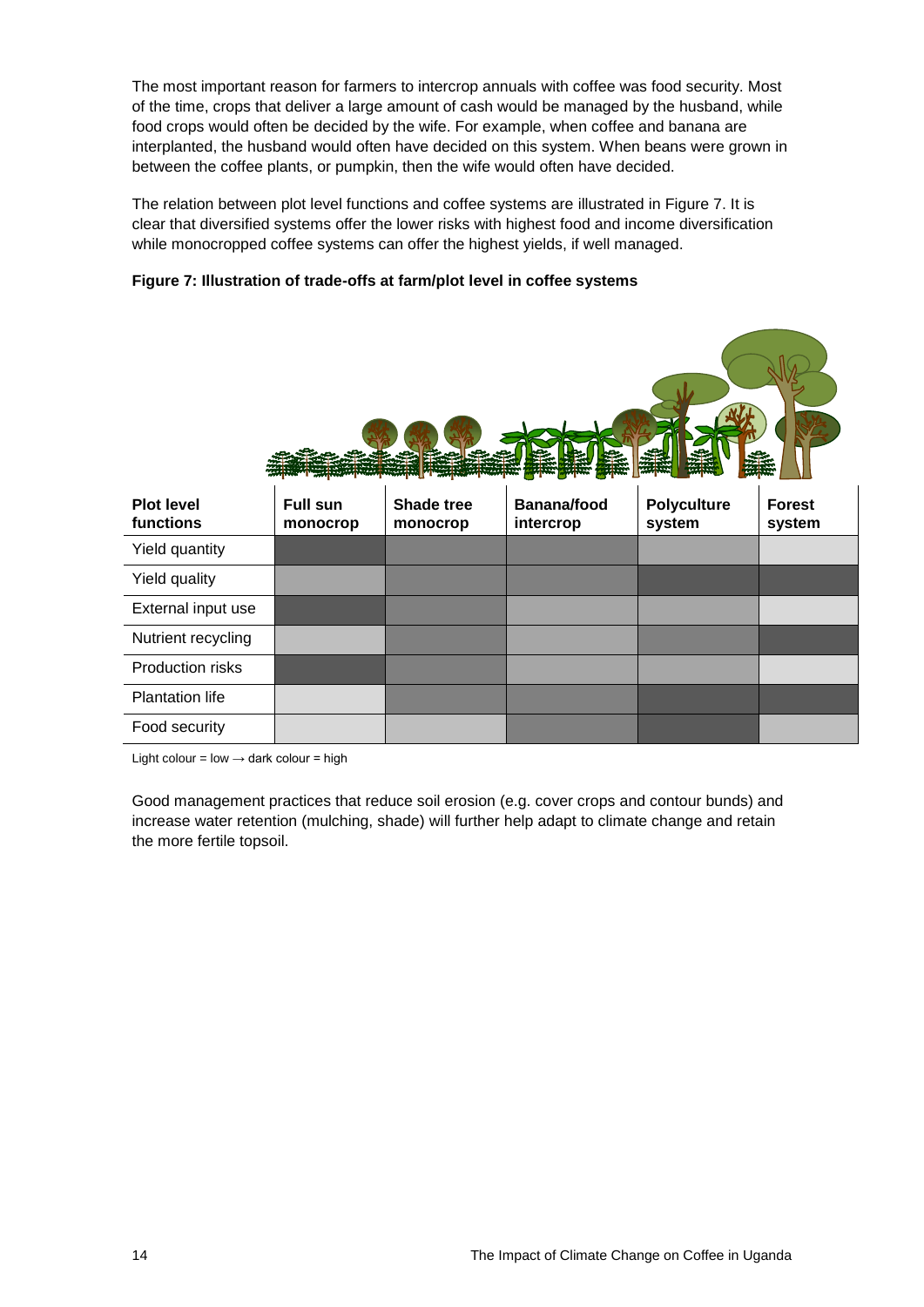### CONCLUSIONS AND RECOMMENDATIONS

- Climate change will have an impact on the suitability of Arabica coffee growing areas in Uganda, including the Rwenzori Mountains. Most areas will become less suitable, and particularly those at lower altitudes (1500m) will be severely affected.
- The annual export value for Arabica in the year 2010/2011 was US\$154,284,625. For the unfinished year 2011/2012, Uganda is already at US\$161,676,750 (Uganda Coffee Development Authority (UCDA, 2012). If climate-induced yield losses occur in the order of 10–50%, as reported by AFCA, these will affect Uganda's foreign exchange revenue potentially in the range of US\$15–80m per year.
- Lower areas that are currently still suitable for Arabica coffee require adaptation strategies in order to sustain the livelihood of farmers depending on Arabica coffee. The lowest Arabica growing areas (<1300m) are likely to become completely unsuitable and farmers may have to switch crops. On the other hand, areas that are currently often considered too cool (>2100m) will see suitability improvements in the decades to come. Unfortunately, this area is limited in size, soils are often stony, and a substantial part of the area is under nature conservation.
- Climate change will affect the crop physiology. It will have an impact on the flowering stage and fruit filling stage of Arabica coffee. The unpredictable rains will cause coffee to flower at various times throughout the year, causing the farmers to harvest small quantities continuously. This is opposed to distinct wet and dry seasons that lead to the preferred harvest of large quantities during a short  $(\pm 2 \text{ months})$  harvest season. Prolonged droughts can cause flower abortion. Increased temperatures and sunshine can cause premature ripening of the beans, which will have a direct negative impact on the quality of the coffee and yield quantities.
- Climate change is anticipated to have a strong impact on the incidence and severity of certain pests and diseases. For example, farmers explained that the incidence of leaf miners has increased over recent years. They associate their increased incidence with drought. Coffee berry borer is another pest that appeared recently and is expanding fast. Likewise, coffee leaf rust is associated with warmer temperatures and is recorded to be moving up the mountain slopes.
- Adaptation strategies have to consider the resource constraints and risk-adverse behavior of coffee smallholders. This means that any adaptation technology promoted needs to provide the farmer with short-term livelihood improvements, without further increasing their vulnerability. Gender has to be taken into consideration, as coffee is a traditional cash crop managed by men. Care has to be taken that the labor burden of women does not increase when introducing new technologies. Furthermore, efforts can be made to promote joint decision making at the household level*.*
- Planting shade trees can be an adaptation strategy to climate change. Fruit trees can increase food security and income diversity while timber trees can diversify income. At the current reported yield levels, modest shading (<40%) does not appear to have any negative impact on yield.
- Intercrops like banana can also be used as they provide cash and food from the same piece of land and offer shade. Such benefits can be achieved within two years after planting, as opposed to trees that often require 5–10 years lag time before returns to investment are noted. Bananas also offer a significant amount of *in situ* mulch. Care has to be taken by the farmer to control water, light, and nutrient competition.
- Good management practices that reduce soil erosion (e.g. cover crops and contour bunds) and increase water retention (mulching, shade) will further help farmers adapt to climate change and retain the more fertile topsoil.
- Whereas the adaptation practices require investments (labor, planting material, nutrients, pesticides), only a small number of farmers actually re-invest part of their revenue back into their coffee field at present. This is because the income from coffee has to be spent on more urgent priorities like school fees, food products, and medical expenses. Helping farmers out